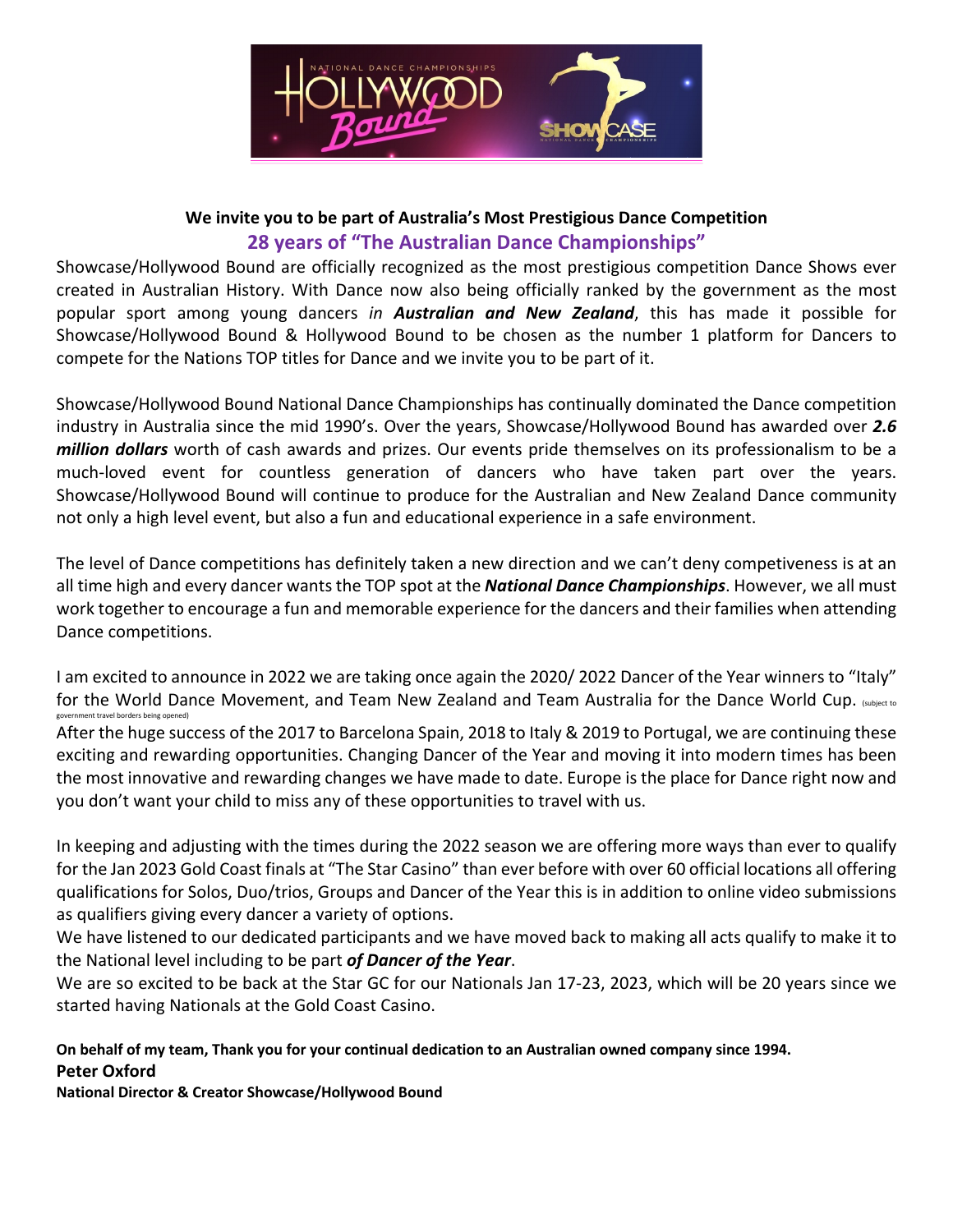

# **Age Rules and Restrictions**

| Age Categories for 2022 (AGE GROUPS) |                 |
|--------------------------------------|-----------------|
| Mini                                 | 6 & under       |
| <b>PETITE</b>                        | 8 & under       |
| <b>JUNIOR</b>                        | $9 - 10$ years  |
| PRE TEEN                             | 11-12 years     |
| TEEN                                 | $13 - 14$ years |
| <b>SENIOR</b>                        | $15 - 18$ years |
| ADULT                                | 19 and over     |
|                                      |                 |

#### **All ages at the Australian Dance Championships/ Hollywood Bound are officially taken as of the December 31st, 2022 for all our events this season including the 2023 Nationals.**

For groups and duo/trios the age will be taken as an average of all competitors. Dance comp genie will automatically place your routines into the correct age group if all your birth dates are entered correctly.

The decimal point will round down the average age when calculating the average age.

For example: 11.5 now becomes 11

**As a rule:** Teachers are to ensure their groups are entered correctly, Dancers 13 years and over are NOT permitted to dance in the Junior/Petite age divisions for Groups & Duo/Trios if average age is 11 years or less, they must compete in TEEN or above division (cannot dance 12 under). Dancers 18 & over are not allowed to perform in TEEN division or below (must dance 15 & over ages).

#### **Categories**

| <b>Hip Hop</b>                        | A routine that utilizes Hip Hop/Breakdance or rap movements                      |
|---------------------------------------|----------------------------------------------------------------------------------|
| <b>Tap</b>                            | Any style or tempo music of any timing                                           |
| Jazz                                  | A routine using jazz technique, with such moves as kicks splits, isolations etc. |
|                                       | NEW: Cannot contain no more than 8 acro tricks, acro tricks do not substitute    |
|                                       | for technique or choreography and generally will need to relate to the           |
|                                       | routines jazz element and not just there to fill in the gaps.                    |
| <b>Show dance (replaces Broadway</b>  | A Jazz routine that is dynamic, with an entertaining concept or a gimmick can    |
| Jazz)                                 | be from Theatre, film or musical, any type of shoes including chorus shoes to    |
|                                       | give it the show look. No more than 4 acro tricks permitted                      |
| <b>Ballet</b>                         | Routine that must include classical steps and ballet technique. Flat Ballet or   |
|                                       | pointe shoes must be worn                                                        |
| Lyrical/Modern                        | Also known as modern expressive. Slow controlled ballet movements, set to        |
|                                       | slow music or balled. Routine must demonstrate balance, flexibility and          |
|                                       | control utilizing the lyrics or mood of the song                                 |
| <b>Contemporary Dance Traditional</b> | Interpretive dance using balance and control. Must be of contemporary style      |
|                                       | angular and abstract movements, free flowing and relaxed                         |
|                                       | about the bodies natural line & energy, the style could be to any type of        |
|                                       | music and tempo                                                                  |
|                                       |                                                                                  |
| <b>Contemporary Dance Commercial</b>  | Any mix of styles that has freedom of movement, floor work, off balance          |
|                                       | moves, jazz and gymnastic elements. Execution of strong shapes, very musical     |
|                                       | and story driven.                                                                |
| <b>Student Choreography</b>           | Must be 100% student produced any style, no teacher assistance.                  |
| <b>Open</b>                           | You may perform any style of dance, but cannot repeat a dance performed in       |
|                                       | another category can also be more acro plus tricks than dance                    |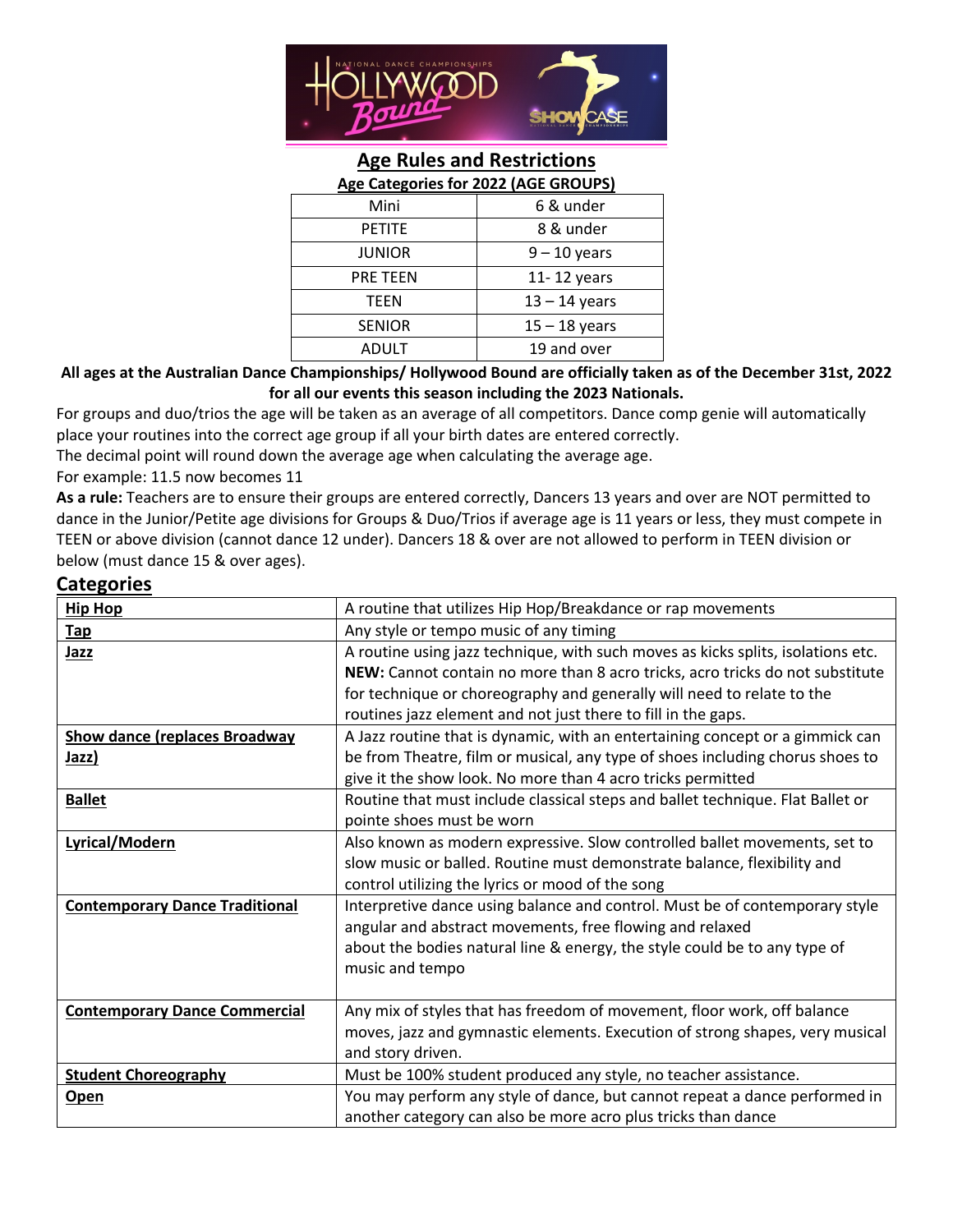| <b>Song and Dance</b>           | Routine that must contain singing and any style of dance. No lead vocals or<br>contestant vocals or backing vocals are allowed on the track in the singing<br>section of the routine |  |
|---------------------------------|--------------------------------------------------------------------------------------------------------------------------------------------------------------------------------------|--|
|                                 |                                                                                                                                                                                      |  |
| <b>Acrobatics</b>               | A routine which must contain a majority of acrobatic/gymnastic passes. With                                                                                                          |  |
|                                 | dance choreography to blend acro tricks into routine.                                                                                                                                |  |
| Mr/Miss Showcase/Hollywood      | This is a solo open category at our regionals and you can perform any style,                                                                                                         |  |
| <b>Bound/Hollywood of Dance</b> | including acro, you can rpt a dance for this category.                                                                                                                               |  |
| <b>Production (groups only)</b> | A routine utilizing a group of at least 10 dancers, incorporating any style of                                                                                                       |  |
|                                 | dance and has a time limit of 5 mins.                                                                                                                                                |  |
| <b>Vocal</b>                    | A routine which only contains live singing some backing vocals permitted                                                                                                             |  |
| <b>Waltz/Slow Tap /Fast Tap</b> | Must be tap movements to the chosen tempo of music, choreographed to the tempo                                                                                                       |  |
|                                 | music.                                                                                                                                                                               |  |

#### **Dancer of the Year**

**NEW RULES TO QUALIFY- PLEASE READ Dancers will be able to qualify for this event and will run in Jan 2023 at Gold Coast Nationals, with travel to the winner's subject to government approval for travel in June/ July 2023.**

- This is the most prestigious solo Dance category in Australia and has been held since 1995, concept created by Peter Oxford.
- To qualify for Dancer of the Year you **must make TOP 10** in your age group at your regional qualifying round at either a Showcase/Hollywood Bound or Hollywood Bound event, this will gain you a spot at either or both National finals for Dancer of the year. Other official qualifiers will have their own selection criteria.
- Video entries for Dancer of the Year (Is open to New Zealand Dancers only see video submission info)
- We do suggest you have a back up regional in case you don't make top 10 in one regional to be in DOTY
- Dancer of the Year **4 age** groups: Junior 10 years & under, Pre Teen 11-12, Teen 13-14, Senior 15-18yrs
- The winner of Dancer of the Year in each age group will receive a travel credit for an overseas dance event that is in association with Showcase/Hollywood Bound/Hollywood Bound.

**Superstar Award:** The Superstar award is an exciting extra opportunity for each solo act entered. If you nominate your solos to be judged for Superstar award the judges will give you a separate score out of 100 for each of the solos you register and this will be compared with the scores for all the solos for your age group that also enter "Superstar award. The highest scoring Superstar award" nominating routine at the end of each regional in each age group will receive a cash prize.

# **Scoring by our judges**

The score is broken down into:

| Costume                 | 5 points  |
|-------------------------|-----------|
| <b>Stage Presence</b>   | 25 points |
| <b>Technique</b>        | 40 points |
| Choreography            | 20 points |
| <b>Timing and music</b> | 10 points |

Any discrepancy in scores must be brought to the attention of staff on the day of competition Dance Show. No protest or issues will be accepted or addressed after the date of competition. No correspondence will be entered into the Judge's decision which includes discussion with any of our staff to question the results.

## **Title and category changes**

You are able to leave your routine untitled when entering however they will need to be titled before the Dance Show. You can change a title for your level act once you receive your act numbers by emailing your regional, the cut off to change any titles via email is from 4 weeks before your scheduled event. Any acts left untitled after this will need to be changed at the Dance Show for a fee.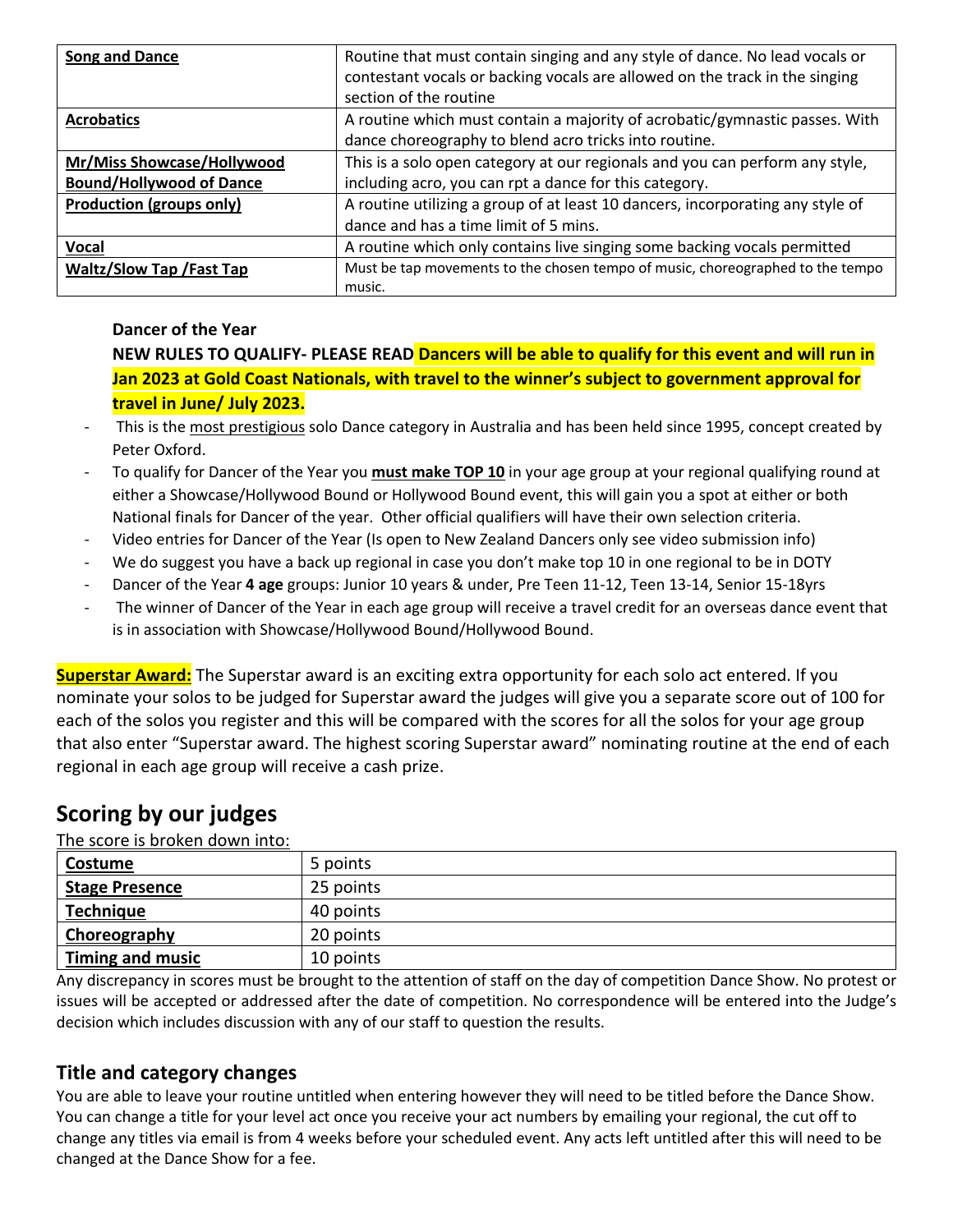**Category changes or age changes** will only be accepted before your closing date of your regional at a fee of \$25 per change.

Once Act numbers have been scheduled regular change conditions come into effect you will need to make these changes prior to the event or at the Dance Show.

An email confirmation is sent back to you to confirm any changes.

## **When taking part in a Showcase or Hollywood Bound regional the following is what will qualify for Nationals**

|                                                                                                         | <b>Division</b>     | <b>Required to qualify for National Jan 2023</b> |
|---------------------------------------------------------------------------------------------------------|---------------------|--------------------------------------------------|
|                                                                                                         | Solos, duos, groups | High Silver, Gold, high gold, Platinum or above  |
|                                                                                                         | Dancer of the Year  | Must make Top 10 and be gold ranking or above    |
| Please note: official local comps will have their own qualification criteria for the Showcase Nationals |                     |                                                  |

### **Music**

**Music registration**: Music will need to be registered via your Dance comp genie account from anytime you register your acts and will close off 1 week before your event starts. We no longer accept CD's

- All music will need to be pre registered, however we do allow music to be given at the event on USB, one per dancer at a fee of \$15 per USB per dancer, the USB fee does not cover any music song changes that are differently listed in the program on the day of the event.
- A performer is only permitted to compete once in each category in solos. In duo/trios there must not be more than 50% cross over of people between routines in the same category. Studios are allowed to compete against themselves in groups.
- Groups are max of 25 acts per studio at the regional level at some locations.
- If an act requires more time to get changed you must clear this with our stage manager at your session time, the max allowed is up to 5 acts if there are 5 acts available.

| Solos 12 & under (Pre Teen and under) | 2 % mins max          |
|---------------------------------------|-----------------------|
| Solos 13 & over (Teen and above)      | 3 mins max            |
| <b>Duo/Trios</b>                      | 3 mins max            |
| <b>Song and Dance Solos All Ages</b>  | 3 mins max            |
| <b>Vocal Solos All Ages</b>           | 3 mins max            |
| <b>Groups</b>                         | 4 mins                |
| <b>Production Groups</b>              | 5 mins                |
| <b>Dancer of the Year Nationals</b>   | 2 % mins max all ages |

#### **Time Limits:**

• Music that is over time will be subject to a deduction of 5 points from the total score.

- Entries will be timed from when the music begins or the first step takes place whichever is first. Tags and exit music will be included in the time limit.
- Tap sounds will not be permitted on Music in tap categories.
- Singing or vocals will not be permitted on the backing track for Song and Dance categories, we do allow for some backing vocals and full vocals only on the dance sections only.

# **Awards and judging**

- All performers must be present at an awards presentation to collect their prize or have a representation collect it on their behalf. This rule is strictly enforced. We will not post out any awards re announce awards if not present, we also reserve the right to start awards up to 30 mins earlier than stated in the program.
- The judge's decision is final and no correspondence will be entered into the results
- Communication with any of the judges during the competition is not permitted this includes social media, this includes all dancers, teachers & parents.
- By entering the competition, you agree that we are to provide an event where you are judged by judges and only given an award if deemed fit, regardless of the number of acts entered.
- We reserve the right to join sections or age groups including joining Small and Large groups.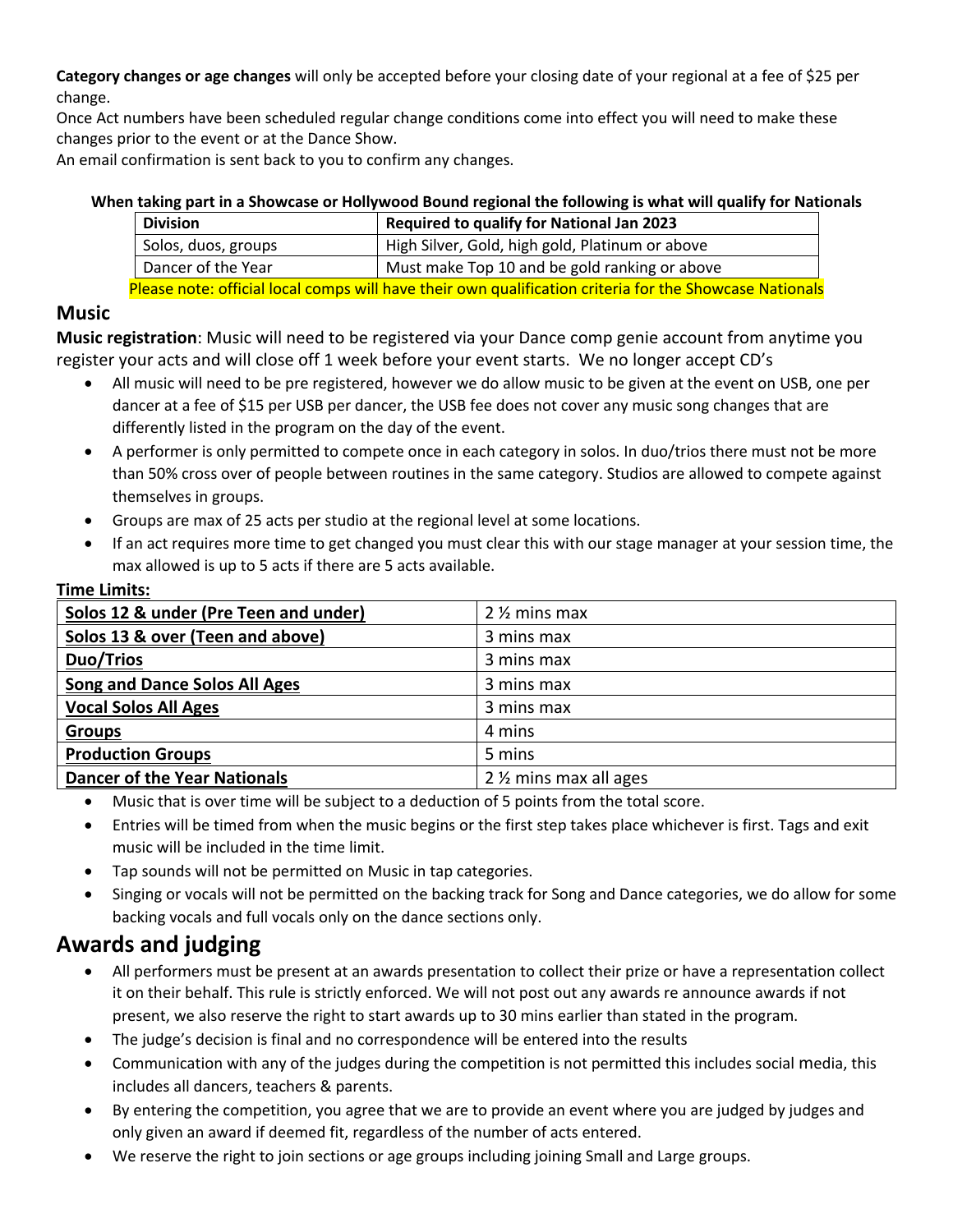- There must be 15 dancers registered in an age category for cash prizes to be given out. I.e. 15 duos act in junior
- Top 10 will be awarded in Petite, Junior, Pre-teen, Teen & Senior at each regional if there is less than 10 in an age group no cash prize will be given to  $1<sup>st</sup>$  place, however we will still award up to 10 spots in each age group.
- All ties for placing's will be broken. (No top 10 for Adult 19 & over divisions, Mini, unless there is 10 or more)

#### **Placing's in each category will be given as follows**

| Number of acts in category | <b>Number of places given</b>                                                         |
|----------------------------|---------------------------------------------------------------------------------------|
| $3-12$ acts                | $1^{st}$ , $2^{nd}$ , $3^{rd}$                                                        |
| 13-20 acts                 | $1^{st}$ , $2^{nd}$ , $3^{rd}$ , $4^{th}$                                             |
| 21-30 acts                 | $1^{st}$ , $2^{nd}$ , $3^{rd}$ , $4^{th}$ , $5^{th}$ , $6^{th}$                       |
| 31-40 acts                 | $1^{st}$ , $2^{nd}$ , $3^{rd}$ , $4^{th}$ , $5^{th}$ , $6^{th}$ , $7^{th}$ , $8^{th}$ |
| 41-50 acts                 | 1st, 2nd, 3rd, 4th, 5th, 6th, 7th, 8th, 9th, 10th                                     |
| 51 or more acts            | 1st, 2nd, 3rd, 4th, 5th, 6th, 7th, 8th, 9th, 10th, 11th, 12th                         |

\*Showcase/Hollywood Bound reserves the right to increase/ decrease the amount of prizes given or the awards given. **CASH AWARDS** are awarded in full when there Is 380 or more acts listed at a Dance Show/ regional, they are halved for all awards where cash awards are given, including Top 10 and Superstar Awards when there is 379 or less listed at the Dance Show.

### **Photography**

- Strictly no photos or videos are to be taken of any performances. Showcase/Hollywood Bound reserves the right to take any recording devices being used. If this rule is broken it may result in disqualification or point deduction.
- You are only allowed to take photos on stage after an awards presentation or in front of media screens.
- Strictly no photographs are to be taking inside any dressing room, either stage 1 or 2.
- All contestants grant permission to the Directors of Showcase/Hollywood Bound, to use their photographs or videos in advertisements, marketing or to appear in local/National advertising to promote its competition. All contestants also agree to having their image published on social media accounts controlled by Showcase/Hollywood Bound Directors.

#### **Our Social Media Guidelines**

Our competitions are excited to continue to move towards a safer and more positive experience within Social Media our company is working with government guidelines with our aim to promote & educate a more positive social community in Dance, we encourage everyone to follow our guidelines.

We have an active social media presence to help us stay in touch with you and inspire your love of Dance as well as your experiences at our events.

If you are a participant, teacher or parent looking for assistance with any child protection issues in dance, we recommend that you contact our office direct, email: https://www.showcasedance.com/contact

### **Privacy of our performers/ Studios**

Showcase/Hollywood Bound understands that your privacy is of utmost importance. We respect your privacy and confidentiality & follow strict Australian Privacy Laws along with compliancy of data as well as child protection laws and as part of this:

- We do not publish any results of our events with scores or studio names in a public domain.
- We do not ask you to publicly supply your email address in any social media forum for us to create a data base
- We do not pass on your contact details or any information provided to us via registration processes i.e. email contacts to third parties.
- We will at certain time publish results to those participants who take part at that competition dance show IE top 10 via the Dance Comp genie.
- We do not give out any details about our participants over the phone or via electronic means or disclose who is taking part in the competition if requested by a third party.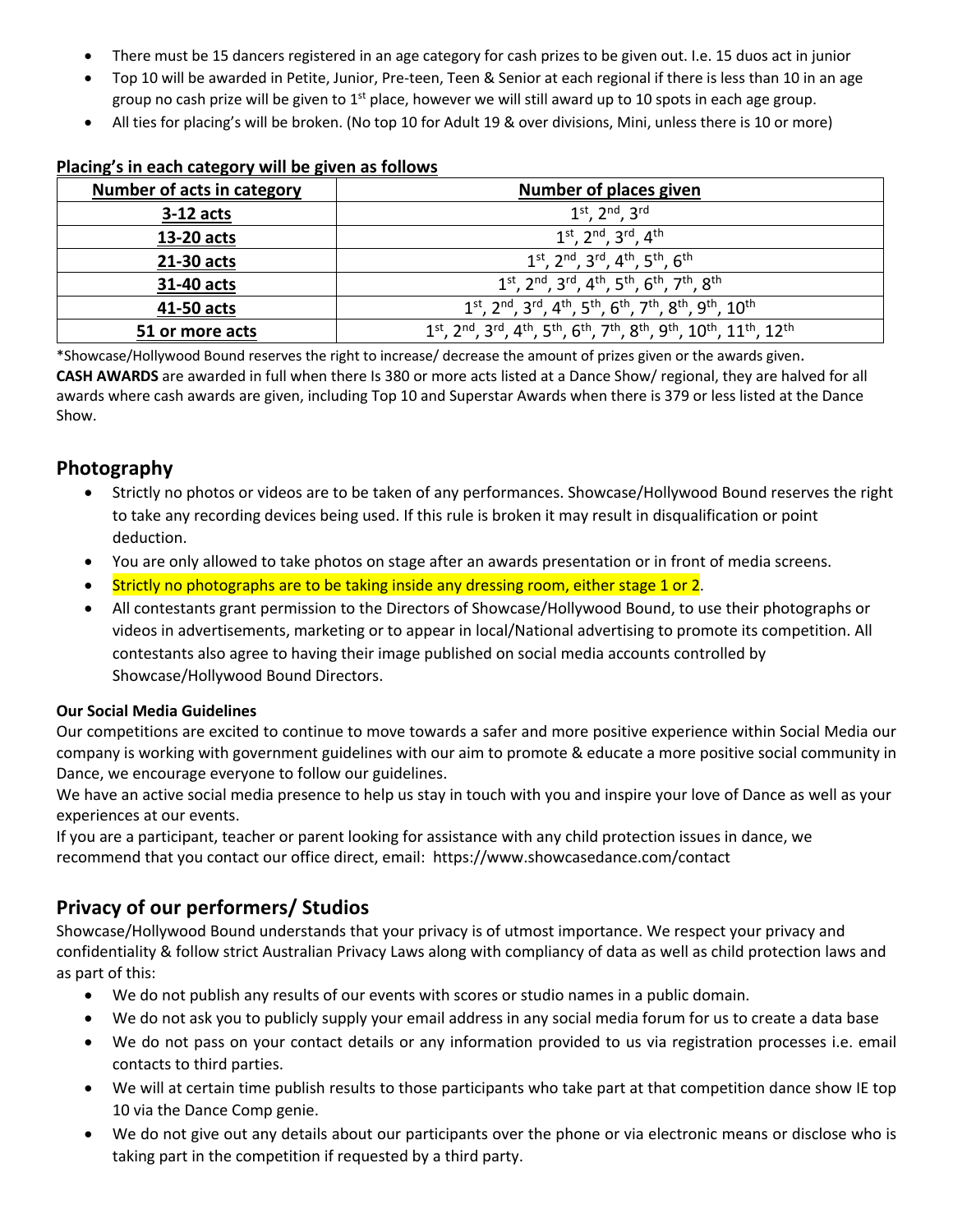# **Teacher/ Parent code of conduct**

- Teachers and parents are responsible to ensure that they educate all those who are attending dance comps that they are familiar with all the rules and conduct policies.
- All studios along with students are as a basic child safety measure are to have a fully stocked first aid kit on hand, and when they are attending with students are asked to nominate one first aid person for their studio on this day.
- We encourage teachers to ensure proper working with children checks are also in place for those who require them, ALL STUDIOS/DANCERS MUST HAVE THEIR OWN FIRST AID KIT ON HAND NO EXCEPTIONS
- Please visit our website for a full guide to our code of conducts by entering the competition you agree to abide by all codes of conducts as well as all rules stated in the event.

## **Appropriateness of routines**

- All routines must be appropriate for family viewing. If a judge or the Directors of Showcase/Hollywood Bound feel that a routine is inappropriate for our audience the routine may be stopped, and points will be deducted.
- Routines that depict any dark undertones including sensitive themes such as September 11, child abuse or suicide will not be judged. Showcase/Hollywood Bound scorers are trained to judge appropriateness of routines. If a routine is deemed unsuitable it will be disqualified.
- If it cannot be seen on the Disney Channel than it cannot be seen at Showcase/Hollywood Bound!

## **Sportsmanship**

- Sportsman like behavior is expected by all attendees at our events. Failure to conduct oneself in a sportsman like way will result in disqualification.
- Showcase/Hollywood Bound prides itself on providing a nurturing and encouraging environment for all competitors. We encourage cheering and support for all performance however any disrespectful or negative commentary will not be tolerated.
- Showcase/Hollywood Bound is a good stage parent event, we do not tolerate parents who conduct themselves in an unacceptable and offensive manner towards participants or staff. Lifetime bans will be enforced for individuals or studios if they conduct themselves in an offensive manner and your incident will also be investigated by the "Australian National Dance competition alliance" board of directors.

## **Dressing Rooms -REVISED DUE TO COVID19**

- Dressing Rooms will be allocated and used according to Government Regulations.
- Dancers and studio directors are to ensure that they leave their allocated dressing rooms clean and tidy. If a studio or dancer abuses dressing room privileges it may result in disqualification and a \$200 cleaning fee being issued to the studio.
- Showcase/Hollywood Bounds provides dressing rooms for all competitors, therefore performers are not allowed to get changed in the toilets. Any performers risk disqualification if they are found not using their allocated dressing room to change.
- Photography is strictly prohibited in all changing areas. Changing areas are separated into stage 1 and stage 2 areas. Stage 1 is strictly a common area for dancers to stretch and store their belongings. Strictly no changing or undressing is allowed in stage 1 areas. Stage 2 is a closed off area, the only area where changing and undressing is permitted. Showcase/Hollywood Bound reserves the right to monitor the people inside the change rooms and is able to remove anyone from the dressing room if they are not deemed suitable to be in such areas.

### **Props-**

- Contestants are responsible for preparing and removing all props and a time limit of 45-seconds to set or break down props will apply. If you litter the stage you are required to clean the stage within 30 seconds
- Lighting effects will not be permitted for any act, nor the use of a house curtain.
- Any props deemed not safe will not be allowed to be used on stage. Our staff and stage hands are not allowed to assist with props for safety reasons. Props must not be left in locations that block fire exits or walkways.
- We reserve the right to adjust the props rule if a venue has guidelines in place to restrict props or due to covid 19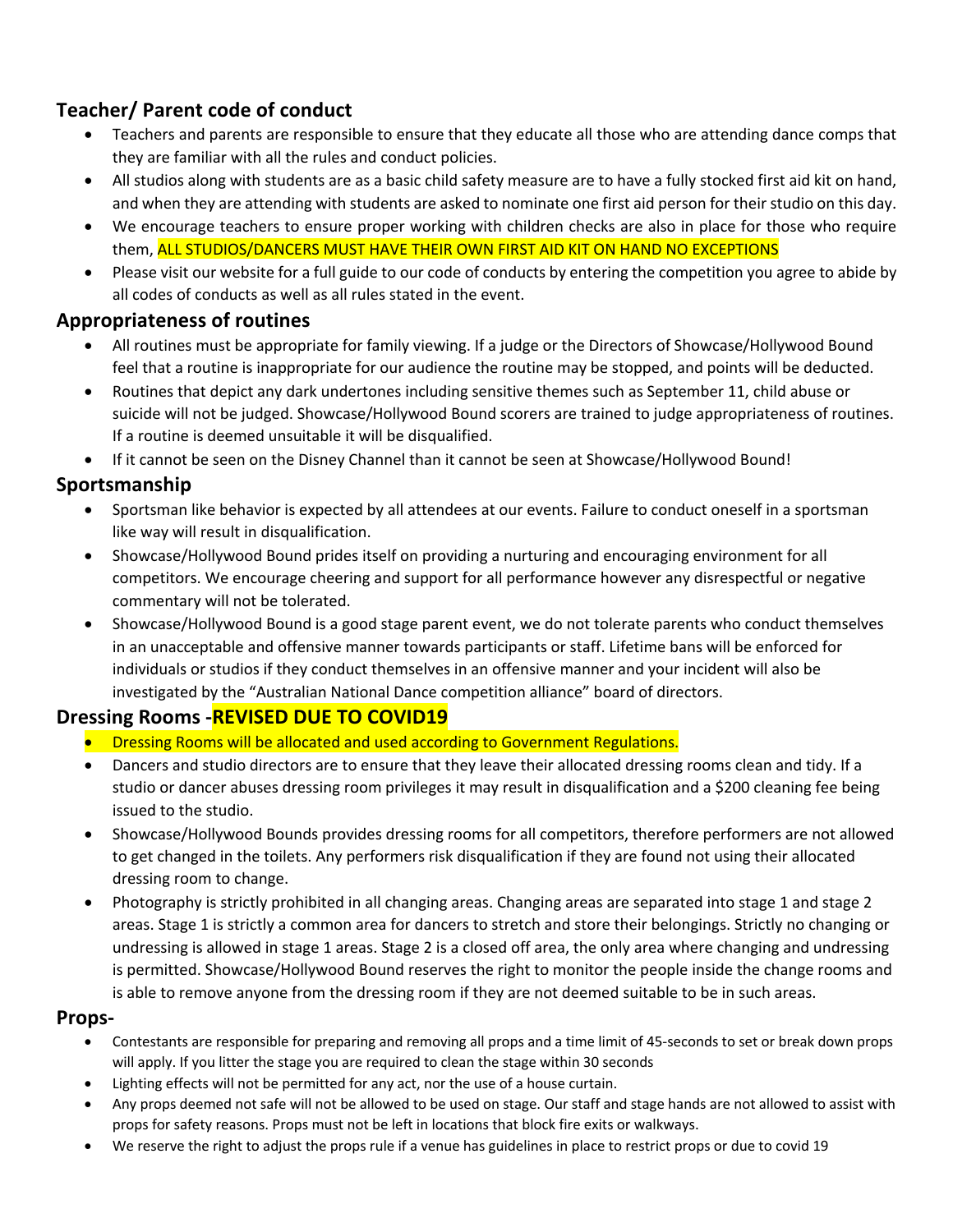### **Incomplete Routines and Coaching**

- Any act that is incomplete will not be eligible to return to the stage unless it is the result of a technical issue or costume malfunction. If the routine is more than half completed the judges will still score the routine it will not be eligible for any high scores or cash prizes. It will still qualify for Nationals if it receives a score of High Silver or above.
- Coaching or prompting during a routine is strictly prohibited. If it is brought to the attention of the staff, it will result in a 20 point deduction.
- Strictly only performers to be backstage, no parents are to be backstage unless they are placing a prop. Dancers may be accompanied by 1 teacher or 1 parent if under 8 years of age.
- By entering the event, you agree that all rules are final and that our Staff will not engage in any correspondence with a parent/ teacher/ participant once a rule is broken and cannot have this rule overturned or open for discussion. This includes the results of the competition. All rules are followed that same at each regional, this includes guidelines with music.
- An advanced schedule will be sent out approximately 4 weeks before your event. It is your responsibility to ensure you are aware of your performance schedule and times. If you do not have a schedule 4-week prior contact us, as some emails go to spam. All schedules are set to send to the email address in your DCG account.
- Schedules can only be sent to the email address supplied to Dance Comp Genie for privacy reasons we are unable to supply you with any other schedule information including other competitor's details.

#### **Dates and Venues – Changes to the event (Dance Show)** . **UPDATED DUE TO COVID19**

- All of our dates and venues will be published on our website Showcasedance.com or hollywoodbound.com.au
- Showcase/Hollywood Bound reserves the right to add or delete competition days or move competition locations, move to online videos submission that are due to unforeseen circumstances out of our control and entries will not be refunded when alternative options are put in place and we can replace the service.
- In the event of a natural disaster or a venue is no longer able to be used, Showcase/Hollywood Bound reserves the right to transfer the dates of the event or cancel, and alternate arrangements will be offered and assessed by our committee & Peter Oxford**:** If in the event our event is required to modify, delay or be cancelled due to COVID19 government restrictions or venue issues, this includes border closures, the above terms and conditions will still go into effect and you agree to this when registering your entries. We will in most cases work to have the event go ahead even if its delayed to a later date this will be the priority.

#### **Terms and Conditions**

- Showcase/Hollywood Bound/Hollywood Bound has a 100% cancellation fee if you decide not to attend and withdraw. - -No refund or transfers will be given when you are a now show or withdraw, you agree to this when you register for the event and will not make a claim for a refund under these terms and conditions if the event is still going ahead and you withdraw for whatever reason.
- Entries will only be accepted online and when paid in full via Dance Comp Genie.
- Entries are taken on a first come first served basis.
- Closing dates are only a guide
- Some events will charge a spectator door entry for sessions where necessary and if also required by the venue **PAYMENTS AND ENTRY FEES**
- Registrations are made online and can be paid by credit card or PayPal via DCG
- Once a registration is received it will be processed and confirmed then fees are **non refundable under a 100% cancellation fee/ no show policy- Including not being able to attend due to medical reasons, COVID19 related circumstances/ border closures/outbreaks or other commitments that clash with the event.**
- Once paid your entry fees are then absorbed & account towards back-office expenses, admin staff wages, plus the actual event running costs that is non- refundable to our organization once we pass on the payments to suppliers/staff.
- If you wish to **transfer to another event, this is only possible for \$65 per dancer if 1) its not full, 2) its more than 60 days before the event starts transferring to and the schedule has not been released, if the schedule is released you are able to stand by on the day of the event, however new entry fees apply and also cannot be transferred to a new dancer.**
- Entries paid via a dance school cannot be transferred or refunded if you change schools and our staff will not get involved.
- You agree, we are unable to offer a credit/transfer if you withdraw or simply don't turn up to the Competition Dance Show.